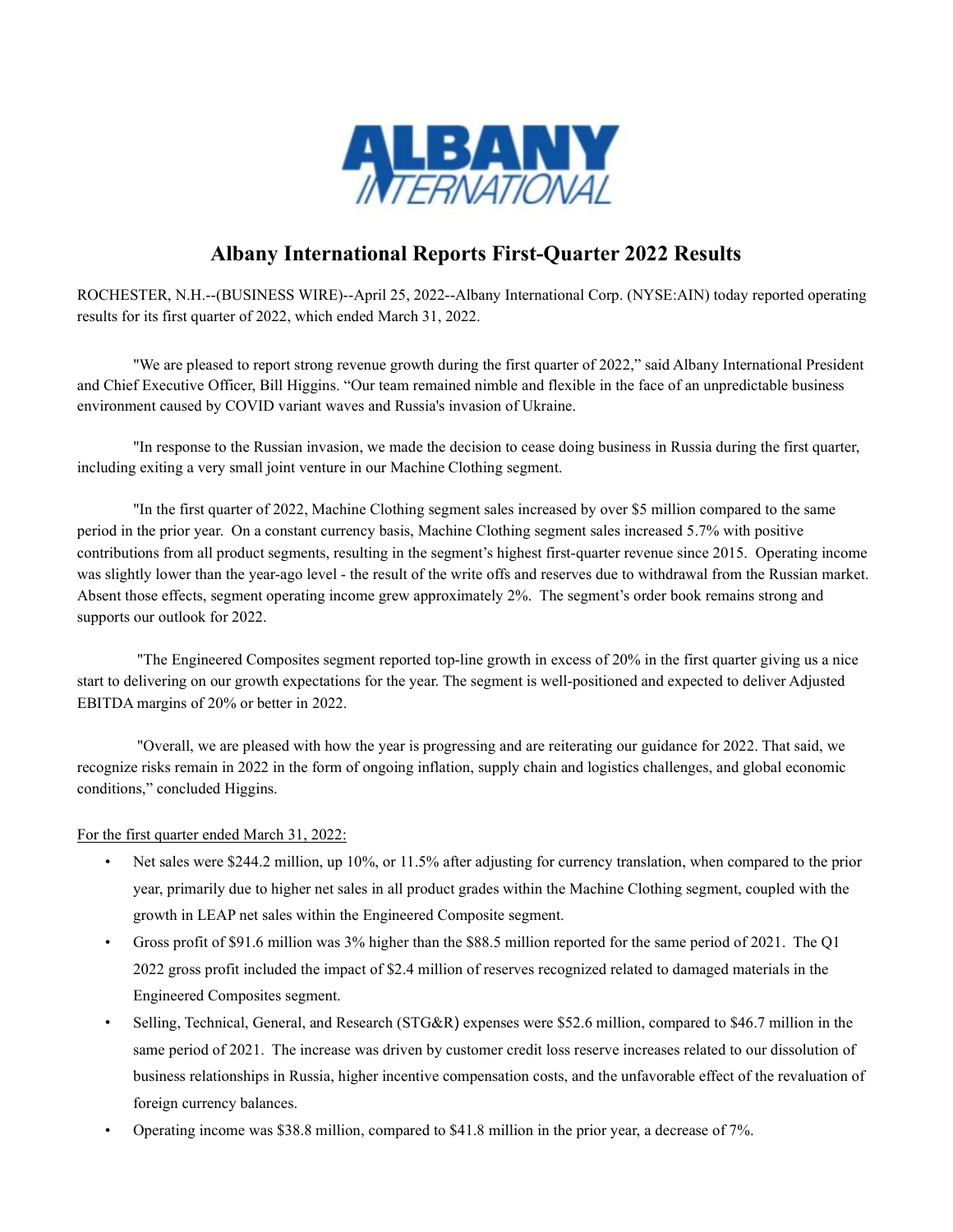- The effective tax rate was 28.1%, compared to 26.7% for the first quarter of 2021. The absence of favorable changes in estimated tax payments recognized in the first quarter of 2022 drove the higher effective tax rate.
- Net income attributable to the Company was \$27.7 million (\$0.87 per share), compared to \$27.6 million (\$0.85 per share) in the first quarter of 2021. Adjusted earnings per share (or Adjusted EPS, a non-GAAP measure) was \$0.91 per share in the first quarter of 2022, compared to \$0.87 in the same period of last year.
- Adjusted EBITDA (a non-GAAP measure) was \$61.0 million, compared to \$60.7 million in the first quarter of 2021, an increase of 0.6%.

Please see the tables below for a reconciliation of non-GAAP measures to their comparable GAAP measures.

### Outlook for Full-Year 2022

The Company has updated its GAAP and Adjusted earnings per share guidance to reflect non-GAAP adjustments reported in Q1. All other previously issued guidance for 2022 remains unchanged:

- Total company revenue of between \$920 and \$960 million;
- Effective income tax rate, including tax adjustments, of 29% to 31%;
- Total company depreciation and amortization of approximately \$75 million;
- Capital expenditures in the range of \$75 to \$85 million;
- GAAP earnings per share of between \$2.76 and \$3.26;
- Adjusted earnings per share of between \$2.80 and \$3.30
- Total company Adjusted EBITDA of \$215 to \$245 million;
- Machine Clothing revenue of \$590 to \$610 million;
- Machine Clothing Adjusted EBITDA of between \$205 and \$225 million;
- Albany Engineered Composites revenue of between \$330 to \$350 million; and
- Albany Engineered Composites Adjusted EBITDA of between \$65 to \$75 million.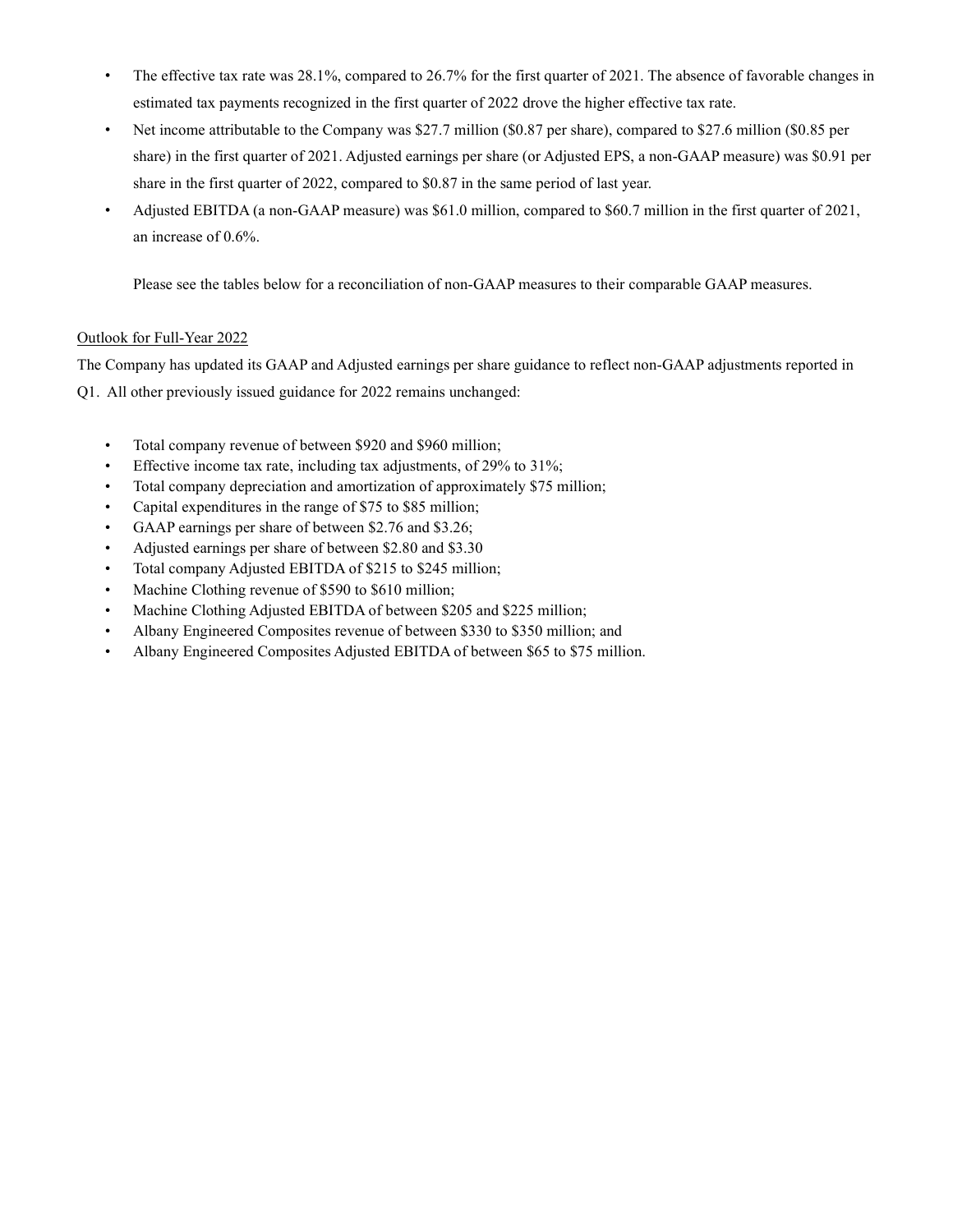## ALBANY INTERNATIONAL CORP. CONSOLIDATED STATEMENTS OF INCOME (in thousands, except per share amounts)

### (unaudited)

|                                                                   | <b>Three Months Ended</b><br>March 31. |            |                 |
|-------------------------------------------------------------------|----------------------------------------|------------|-----------------|
|                                                                   | 2022                                   |            | 2021            |
| Net sales                                                         | \$<br>244,169                          | $\sqrt{2}$ | 222,362         |
| Cost of goods sold                                                | 152,565                                |            | 133,816         |
| Gross profit                                                      | 91,604                                 |            | 88,546          |
| Selling, general, and administrative expenses                     | 42,707                                 |            | 37,195          |
| Technical and research expenses                                   | 9,889                                  |            | 9,481           |
| Restructuring expenses, net                                       | 254                                    |            | 52 <sub>2</sub> |
| Operating income                                                  | 38,754                                 |            | 41,818          |
| Interest expense, net                                             | 3,609                                  |            | 3,569           |
| Other expense/(income), net                                       | (3,928)                                |            | 600             |
| Income before income taxes                                        | 39,073                                 |            | 37,649          |
| Income tax expense                                                | 10,998                                 |            | 10,040          |
| Net income                                                        | 28,075                                 |            | 27,609          |
| Net income attributable to the noncontrolling interest            | 338                                    |            | 27              |
| Net income attributable to the Company                            | \$<br>27,737                           | \$         | 27,582          |
| Earnings per share attributable to Company shareholders - Basic   | \$<br>0.87                             | \$         | 0.85            |
| Earnings per share attributable to Company shareholders - Diluted | \$<br>0.87                             | \$         | 0.85            |
| Shares of the Company used in computing earnings per share:       |                                        |            |                 |
| <b>Basic</b>                                                      | 31,877                                 |            | 32,352          |
| <b>Diluted</b>                                                    | 31,961                                 |            | 32,401          |
| Dividends declared per share, Class A and Class B                 | \$<br>0.21                             | \$         | 0.20            |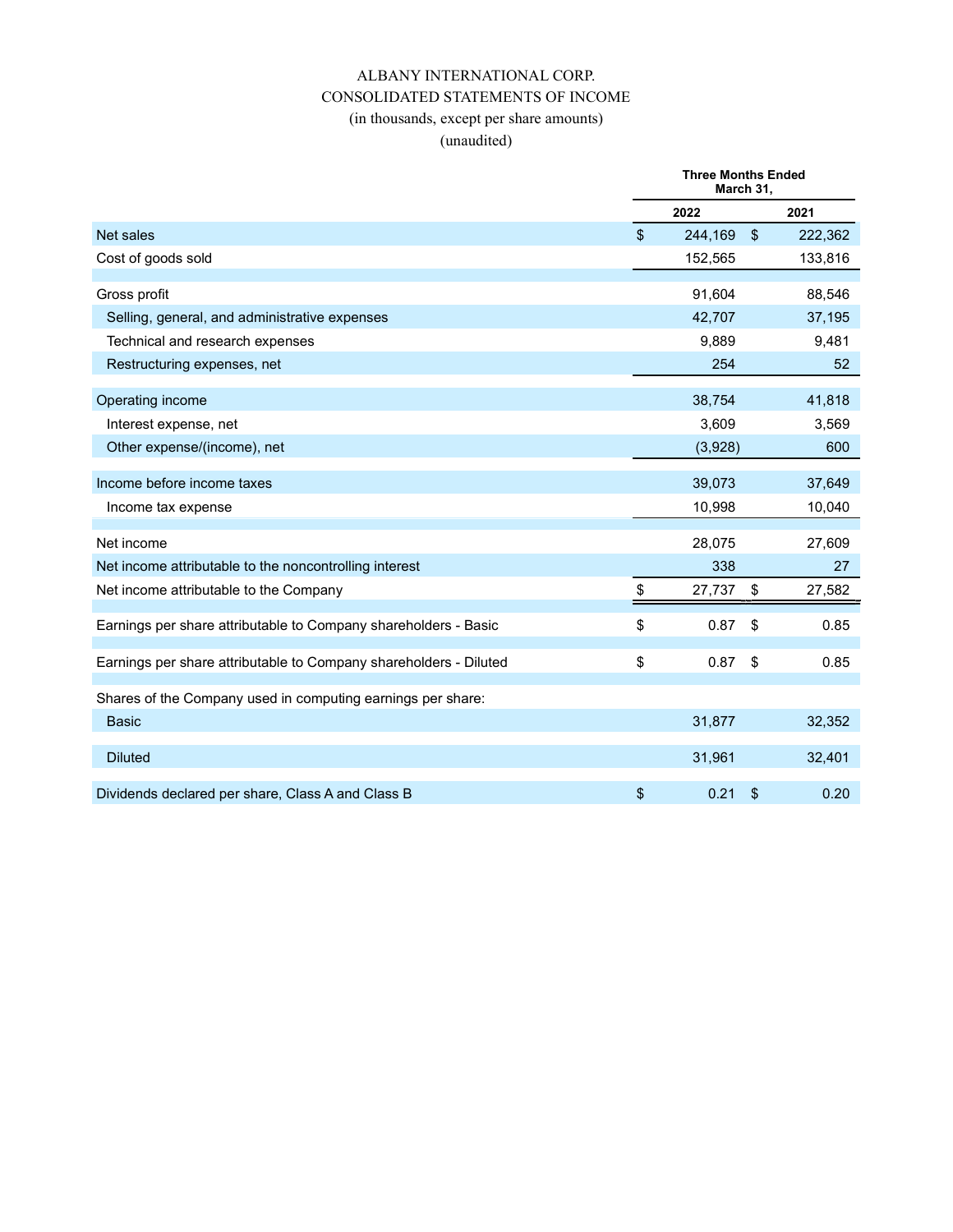# ALBANY INTERNATIONAL CORP. CONSOLIDATED BALANCE SHEETS (in thousands, except share data) (unaudited)

|                                                                                                                                        | March 31, 2022  |     | December 31, 2021 |
|----------------------------------------------------------------------------------------------------------------------------------------|-----------------|-----|-------------------|
| <b>ASSETS</b>                                                                                                                          |                 |     |                   |
| Cash and cash equivalents                                                                                                              | \$<br>307,415   | -\$ | 302,036           |
| Accounts receivable, net                                                                                                               | 207,555         |     | 191,985           |
| Contract assets, net                                                                                                                   | 112,262         |     | 112,546           |
| Inventories                                                                                                                            | 123,835         |     | 117,882           |
| Income taxes prepaid and receivable                                                                                                    | 126             |     | 1,958             |
| Prepaid expenses and other current assets                                                                                              | 37,387          |     | 32,394            |
| Total current assets                                                                                                                   | \$<br>788,580   | \$  | 758,801           |
| Property, plant and equipment, net                                                                                                     | 431,860         |     | 436,417           |
| Intangibles, net                                                                                                                       | 37,170          |     | 39,081            |
| Goodwill                                                                                                                               | 180,785         |     | 182,124           |
| Deferred income taxes                                                                                                                  | 20,317          |     | 26,376            |
| Noncurrent receivables, net                                                                                                            | 30,982          |     | 31,849            |
| Other assets                                                                                                                           | 90,367          |     | 81,416            |
| <b>Total assets</b>                                                                                                                    | \$<br>1,580,061 | \$  | 1,556,064         |
| LIABILITIES AND SHAREHOLDERS' EQUITY                                                                                                   |                 |     |                   |
| Accounts payable                                                                                                                       | \$<br>64,501    | \$  | 68,954            |
| <b>Accrued liabilities</b>                                                                                                             | 108,855         |     | 124,325           |
| Current maturities of long-term debt                                                                                                   |                 |     |                   |
| Income taxes payable                                                                                                                   | 4,711           |     | 14,887            |
| <b>Total current liabilities</b>                                                                                                       | 178,067         |     | 208,166           |
| Long-term debt                                                                                                                         | 427,000         |     | 350,000           |
| Other noncurrent liabilities                                                                                                           | 99,498          |     | 107,794           |
| Deferred taxes and other liabilities                                                                                                   | 11,244          |     | 12,499            |
| <b>Total liabilities</b>                                                                                                               | 715,809         |     | 678,459           |
| SHAREHOLDERS' EQUITY                                                                                                                   |                 |     |                   |
| Preferred stock, par value \$5.00 per share; authorized 2,000,000 shares; none issued                                                  |                 |     |                   |
| Class A Common Stock, par value \$.001 per share;<br>authorized 100,000,000 shares; 40,781,434 issued in 2022 and 40,760,577 in 2021   | 41              |     | 41                |
| Class B Common Stock, par value \$.001 per share; authorized 25,000,000 shares; none<br>issued and outstanding in 2022 and 104 in 2021 |                 |     |                   |
| Additional paid in capital                                                                                                             | 437,748         |     | 436,996           |
| <b>Retained earnings</b>                                                                                                               | 884,133         |     | 863,057           |
| Accumulated items of other comprehensive income:                                                                                       |                 |     |                   |
| <b>Translation adjustments</b>                                                                                                         | (107, 610)      |     | (105, 880)        |
| Pension and postretirement liability adjustments                                                                                       | (38, 416)       |     | (38, 490)         |
| Derivative valuation adjustment                                                                                                        | 8,404           |     | (1,614)           |
| Treasury stock (Class A), at cost; 9,179,776 shares in 2022 and 8,665,090 in 2021                                                      | (324,080)       |     | (280, 143)        |
| Total Company shareholders' equity                                                                                                     | 860,220         |     | 873,967           |
| Noncontrolling interest                                                                                                                | 4,032           |     | 3,638             |
| <b>Total equity</b>                                                                                                                    | 864,252         |     | 877,605           |
| Total liabilities and shareholders' equity                                                                                             | \$<br>1,580,061 | \$  | 1,556,064         |
|                                                                                                                                        |                 |     |                   |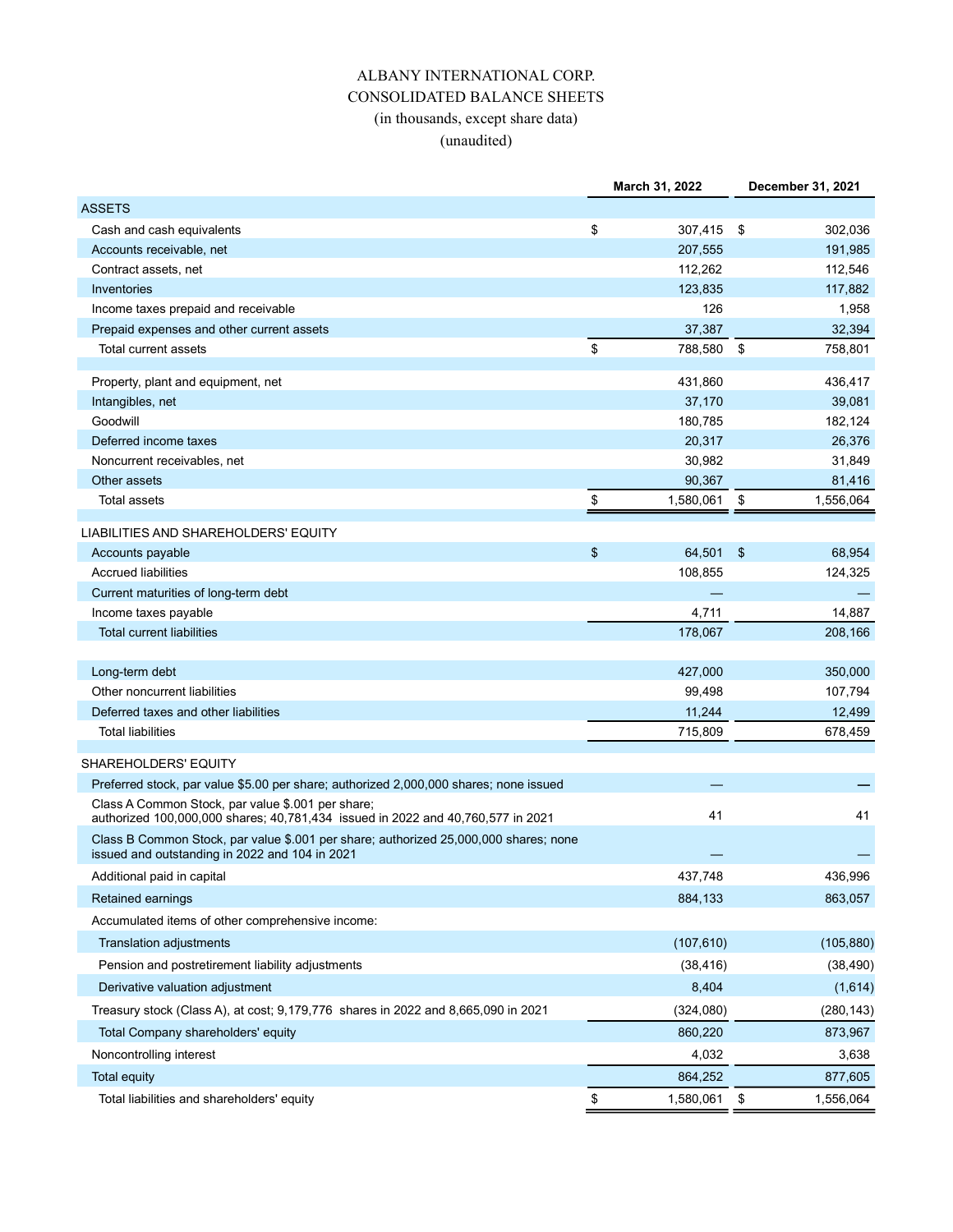### ALBANY INTERNATIONAL CORP. CONSOLIDATED STATEMENTS OF CASH FLOWS (in thousands)

# (unaudited)

|                                                                                             |            | Three Months Ended March 31, |               |
|---------------------------------------------------------------------------------------------|------------|------------------------------|---------------|
|                                                                                             |            | 2022                         | 2021          |
| OPERATING ACTIVITIES                                                                        |            |                              |               |
| Net income                                                                                  | \$         | 28,075                       | \$<br>27,609  |
| Adjustments to reconcile net income to net cash (used in)/provided by operating activities: |            |                              |               |
| Depreciation                                                                                |            | 15,597                       | 16,589        |
| Amortization                                                                                |            | 2,165                        | 2,293         |
| Change in deferred taxes and other liabilities                                              |            | 1,792                        | 4,442         |
| Impairment of property, plant, equipment, and inventory                                     |            | 2,868                        | 185           |
| Non-cash interest expense                                                                   |            | 282                          | 45            |
| Compensation and benefits paid or payable in Class A Common Stock                           |            | 745                          | (13)          |
| Provision for credit losses from uncollected receivables and contract assets                |            | 1,858                        | (110)         |
| Foreign currency remeasurement (gain)/loss on intercompany loans                            |            | (2,385)                      | (308)         |
| Fair value adjustment on foreign currency options                                           |            | (977)                        | 139           |
|                                                                                             |            |                              |               |
| Changes in operating assets and liabilities that (used)/provided cash:                      |            |                              |               |
| Accounts receivable                                                                         |            | (15, 674)<br>272             | (3,236)       |
| Contract assets                                                                             |            |                              | 16,104        |
| Inventories                                                                                 |            | (7, 549)                     | (8, 563)      |
| Prepaid expenses and other current assets                                                   |            | (1,976)                      | (899)         |
| Income taxes prepaid and receivable                                                         |            | 1,829                        | (1,465)       |
| Accounts payable                                                                            |            | (375)                        | 9,188         |
| <b>Accrued liabilities</b>                                                                  |            | (19, 350)                    | (19, 485)     |
| Income taxes payable                                                                        |            | (10, 890)                    | (8,077)       |
| Noncurrent receivables                                                                      |            | 614                          | 488           |
| Other noncurrent liabilities                                                                |            | (1, 914)                     | (2,097)       |
| Other, net                                                                                  |            | (398)                        | 857           |
| Net cash (used in)/provided by operating activities                                         |            | (5, 391)                     | 33,686        |
| <b>INVESTING ACTIVITIES</b>                                                                 |            |                              |               |
| Purchases of property, plant and equipment                                                  |            | (15, 719)                    | (12, 534)     |
| Purchased software                                                                          |            | (35)                         | (2)           |
| Net cash used in investing activities                                                       |            | (15, 754)                    | (12, 536)     |
|                                                                                             |            |                              |               |
| <b>FINANCING ACTIVITIES</b>                                                                 |            |                              |               |
| Proceeds from borrowings                                                                    |            | 77,000                       | 8,000         |
| Principal payments on debt                                                                  |            |                              | (22,007)      |
| Principal payments on finance lease liabilities                                             |            | (390)                        | (349)         |
| Purchase of Treasury shares                                                                 |            | (42, 230)                    |               |
| Taxes paid in lieu of share issuance                                                        |            | (770)                        | (998)         |
| Proceeds from options exercised                                                             |            | $\overline{7}$               | 128           |
| Dividends paid                                                                              |            | (6, 742)                     | (6, 468)      |
| Net cash provided by/(used in) financing activities                                         |            | 26,875                       | (21, 694)     |
| Effect of exchange rate changes on cash and cash equivalents                                |            | (351)                        | (2,901)       |
| Increase/(decrease) in cash and cash equivalents                                            |            | 5,379                        | (3, 445)      |
| Cash and cash equivalents at beginning of period                                            |            | 302,036                      | 241,316       |
| Cash and cash equivalents at end of period                                                  | $\pmb{\$}$ | 307,415                      | \$<br>237,871 |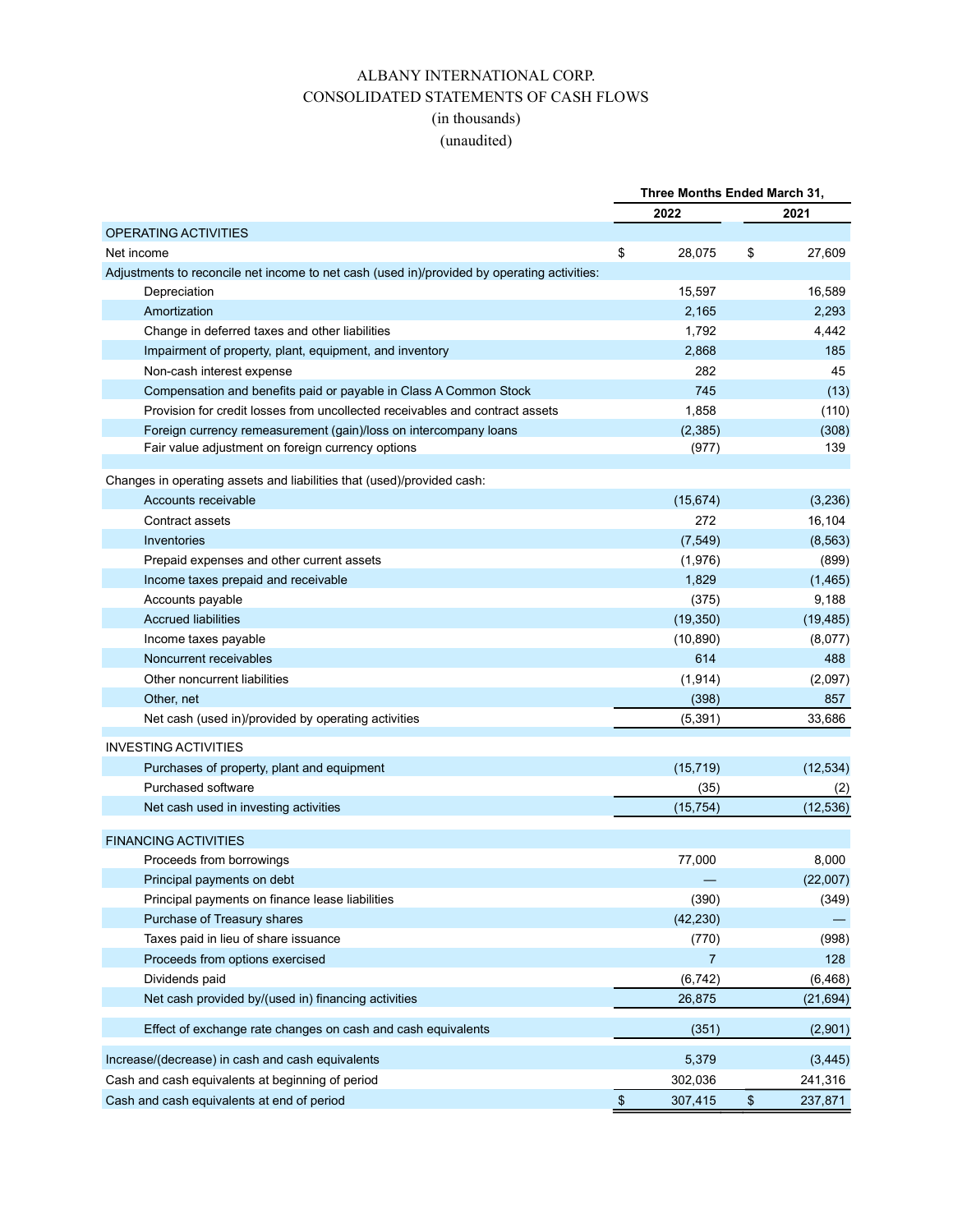The following table presents the reconciliation of Net sales to net sales excluding the effect of changes in currency translation rates, a non-GAAP measure:

| (in thousands, except percentages)  | 2022 | Net sales as<br>reported, Q1 | Decrease due to<br>changes in<br>currency<br>translation rates |              | Q1 2022 sales<br>on same basis<br>as Q1 2021<br>currency |            | 2021 | Net sales as<br>reported, Q1 | % Change<br>compared to Q1<br>2021, excluding<br>currency rate |  |
|-------------------------------------|------|------------------------------|----------------------------------------------------------------|--------------|----------------------------------------------------------|------------|------|------------------------------|----------------------------------------------------------------|--|
| Machine Clothing                    |      | 154,062 \$                   |                                                                | $(2,528)$ \$ |                                                          | 156,590 \$ |      | 148,206                      | 5.7%                                                           |  |
| <b>Albany Engineered Composites</b> |      | 90.107                       |                                                                | (1.158)      |                                                          | 91.265     |      | 74.156                       | 23.1 %                                                         |  |
| Consolidated total                  |      | 244,169 \$                   |                                                                | $(3,686)$ \$ |                                                          | 247.855    |      | 222.362                      | 11.5%                                                          |  |

The following table presents Gross profit and Gross profit margin:

| (in thousands, except percentages) | Gross profit.<br>Q1 2022 |        | Gross profit margin,<br>Q1 2022 | Gross profit.<br>Q1 2021 |        | Gross profit margin,<br>Q1 2021 |
|------------------------------------|--------------------------|--------|---------------------------------|--------------------------|--------|---------------------------------|
| Machine Clothing                   |                          | 79.345 | 51.5%                           |                          | 76.393 | 51.5%                           |
| Albany Engineered Composites       |                          | 12.259 | 13.6%                           |                          | 12.153 | 16.4 %                          |
| Consolidated total                 |                          | 91.604 | 37.5%                           |                          | 88.546 | 39.8 %                          |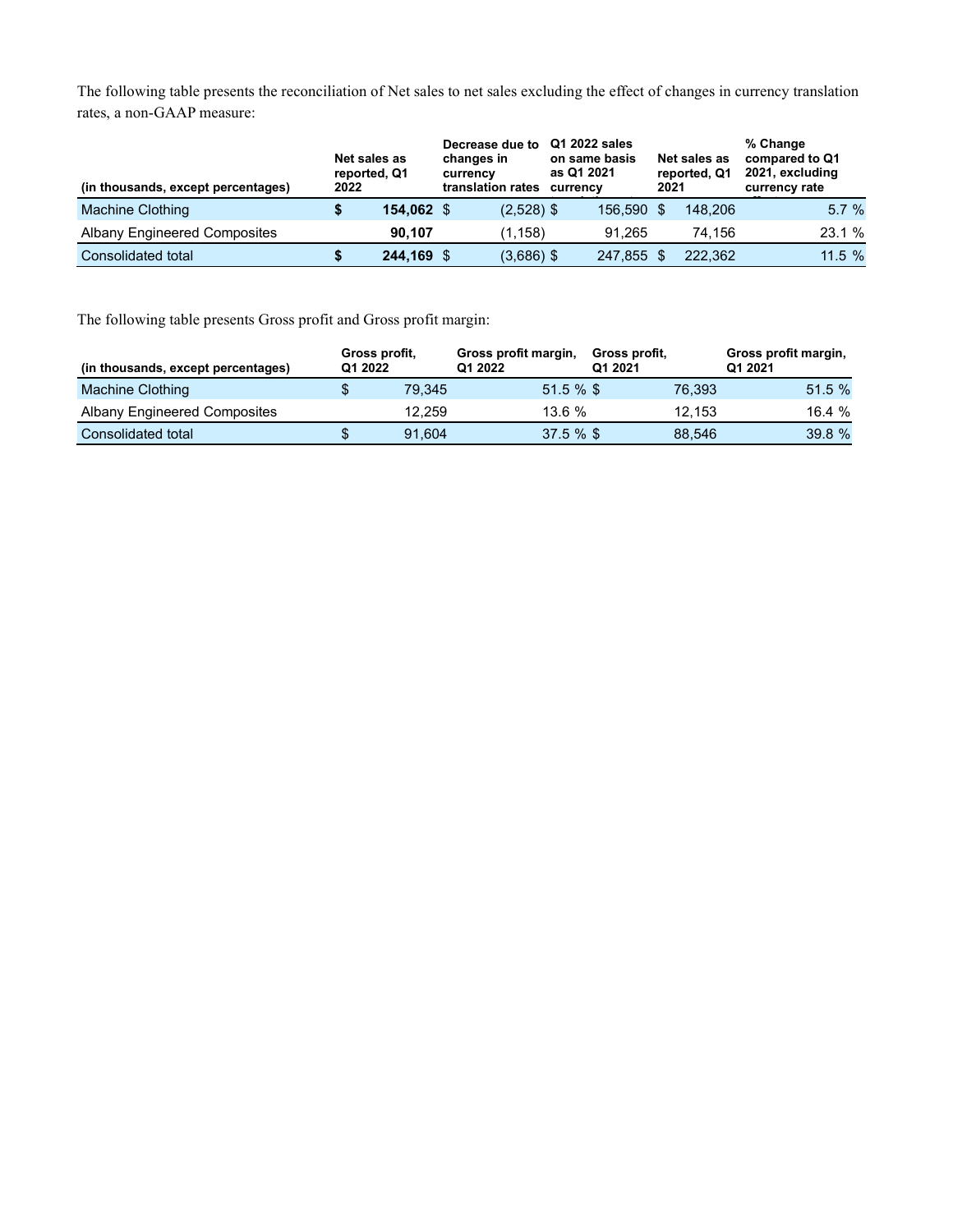A reconciliation from operating income/(loss) (GAAP) to Adjusted EBITDA (non-GAAP) for the current-year and comparable prior-year periods has been calculated as follows:

Three months ended March 31, 2022

Three months ended March 31, 2021

| (in thousands)                                                                     | <b>Machine Clothing</b> |    | Albany Engineered Corporate expenses<br><b>Composites</b> | and other            | <b>Total</b><br>Company |
|------------------------------------------------------------------------------------|-------------------------|----|-----------------------------------------------------------|----------------------|-------------------------|
| <b>Operating income/(loss) (GAAP)</b>                                              | \$<br>49,644            | \$ | 1,195                                                     | \$<br>$(12,085)$ \$  | 38,754                  |
| Interest, taxes, other income/(expense)                                            |                         |    |                                                           | (10,679)             | (10, 679)               |
| Net income/(loss) (GAAP)                                                           | 49,644                  |    | 1,195                                                     | (22, 764)            | 28,075                  |
| Interest expense, net                                                              |                         |    |                                                           | 3,609                | 3,609                   |
| Income tax expense                                                                 |                         |    |                                                           | 10,998               | 10,998                  |
| Depreciation and amortization expense                                              | 4,923                   |    | 12,039                                                    | 800                  | 17,762                  |
| <b>EBITDA (non-GAAP)</b>                                                           | 54,567                  |    | 13,234                                                    | (7, 357)             | 60,444                  |
| Restructuring expenses, net                                                        | 243                     |    |                                                           | 11                   | 254                     |
| Foreign currency revaluation (gains)/losses                                        | 1,057                   |    | 423                                                       | (3,740)              | (2,260)                 |
| Dissolution of business relationships in Russia                                    | 1,787                   |    |                                                           | 781                  | 2,568                   |
| Acquisition/integration costs                                                      |                         |    | 282                                                       |                      | 282                     |
| Pre-tax (income) attributable to noncontrolling interest                           |                         |    | (252)                                                     |                      | (252)                   |
| <b>Adjusted EBITDA (non-GAAP)</b>                                                  | \$<br>57,654            | S  | 13,687                                                    | \$<br>$(10, 305)$ \$ | 61,036                  |
| <b>Adjusted EBITDA margin (Adjusted EBITDA</b><br>divided by Net sales) (non-GAAP) | 37.4%                   |    | $15.2 \%$                                                 |                      | $25.0 \%$               |

| (in thousands)                                                                     | <b>Machine Clothing</b> | Albany Engineered Corporate expenses<br><b>Composites</b> | and other            | Total<br>Company |
|------------------------------------------------------------------------------------|-------------------------|-----------------------------------------------------------|----------------------|------------------|
| <b>Operating income/(loss) (GAAP)</b>                                              | \$<br>50,363            | \$<br>2,938                                               | \$<br>$(11, 483)$ \$ | 41,818           |
| Interest, taxes, other income/(expense)                                            |                         |                                                           | (14,209)             | (14, 209)        |
| Net income/(loss) (GAAP)                                                           | 50,363                  | 2,938                                                     | (25, 692)            | 27,609           |
| Interest expense, net                                                              |                         |                                                           | 3,569                | 3,569            |
| Income tax expense                                                                 |                         |                                                           | 10,040               | 10,040           |
| Depreciation and amortization expense                                              | 5,122                   | 12,865                                                    | 895                  | 18,882           |
| <b>EBITDA (non-GAAP)</b>                                                           | 55,485                  | 15,803                                                    | (11, 188)            | 60,100           |
| Restructuring expenses, net                                                        | (69)                    | 89                                                        | 32                   | 52               |
| Foreign currency revaluation (gains)/losses                                        | (492)                   | 575                                                       | 167                  | 250              |
| Acquisition/integration costs                                                      |                         | 314                                                       |                      | 314              |
| Pre-tax (income) attributable to noncontrolling interest                           |                         | (46)                                                      |                      | (46)             |
| <b>Adjusted EBITDA (non-GAAP)</b>                                                  | \$<br>54,924            | \$<br>16,735                                              | \$<br>$(10,989)$ \$  | 60,670           |
| <b>Adjusted EBITDA margin (Adjusted EBITDA</b><br>divided by Net sales) (non-GAAP) | $37.1 \%$               | 22.6%                                                     |                      | $27.3\%$         |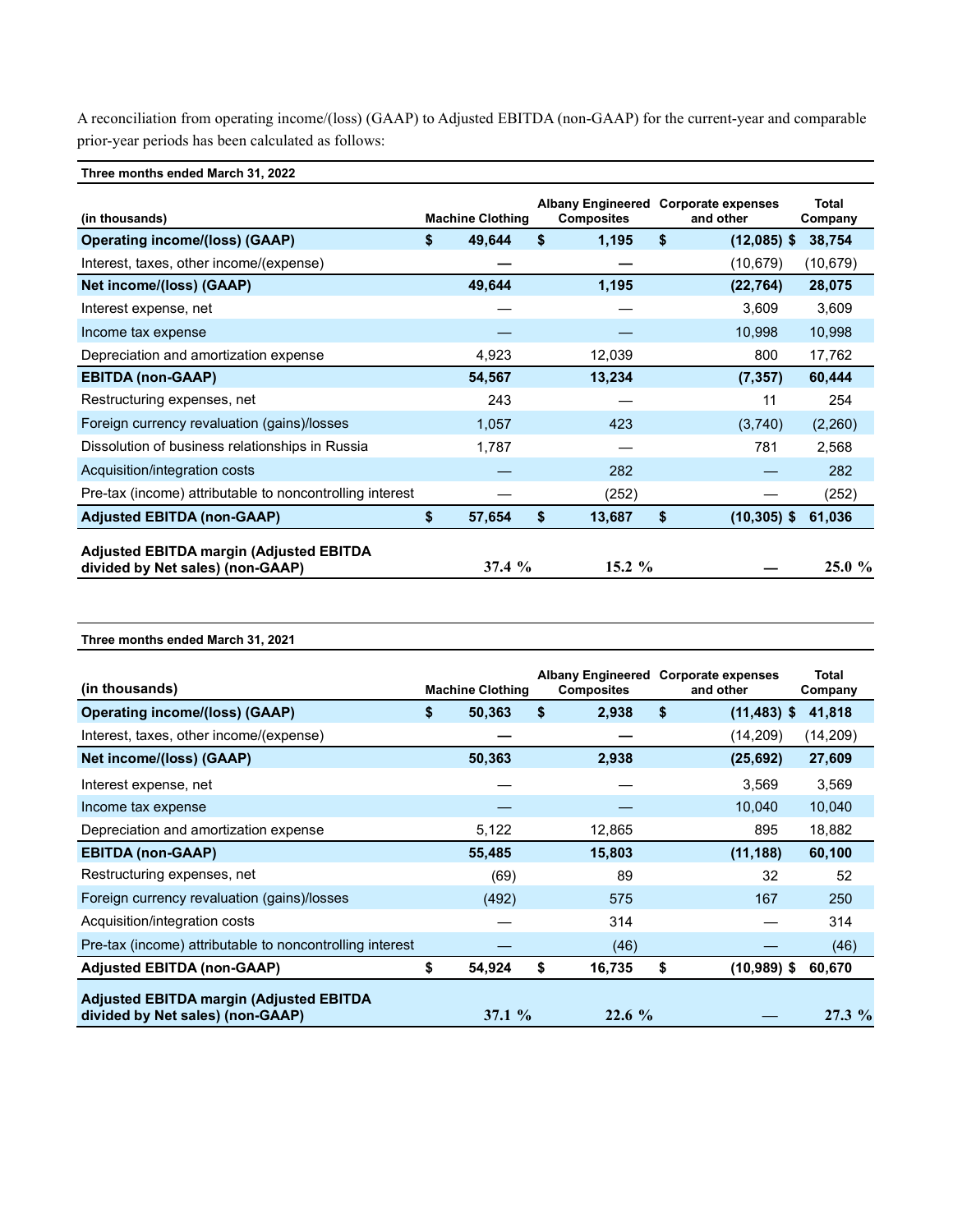Per share impact of the adjustments to earnings per share are as follows:

| Three months ended March 31, 2022<br>(in thousands, except per share amounts) | Pre tax<br><b>Amounts</b> | Tax<br><b>Effect</b> | After tax<br><b>Effect</b> | Per share<br><b>Effect</b> |
|-------------------------------------------------------------------------------|---------------------------|----------------------|----------------------------|----------------------------|
| Restructuring expenses, net                                                   | \$<br>254S                | 73S                  | 181S                       | 0.01                       |
| Foreign currency revaluation (gains)/losses                                   | (2,260)                   | (653)                | (1,607)                    | (0.05)                     |
| Dissolution of business relationships in Russia                               | 2,568                     | 332                  | 2,236                      | 0.07                       |
| Acquisition/integration costs                                                 | 282                       | 84                   | 198                        | 0.01                       |
|                                                                               |                           |                      |                            |                            |
| Three months ended March 31, 2021<br>(in thousands, except per share amounts) | Pre tax<br><b>Amounts</b> | Tax<br><b>Effect</b> | After tax<br><b>Effect</b> | Per share<br><b>Effect</b> |
| Restructuring expenses, net                                                   | \$<br>52 <sub>5</sub>     | 15S                  | 37 <sup>°</sup>            | 0.00                       |
| Foreign currency revaluation (gains)/losses                                   | 250                       | (135)                | 385                        | 0.01                       |
| Acquisition/integration costs                                                 | 314                       | 94                   | 220                        | 0.01                       |

The following table provides a reconciliation of Earnings per share to Adjusted Earnings per share:

|                                                 | Three months ended March 31, |           |      |  |  |  |  |
|-------------------------------------------------|------------------------------|-----------|------|--|--|--|--|
| Per share amounts (Basic)                       | 2022                         |           | 2021 |  |  |  |  |
| Earnings per share (GAAP)                       | S                            | $0.87$ \$ | 0.85 |  |  |  |  |
| Adjustments, after tax:                         |                              |           |      |  |  |  |  |
| Restructuring expenses, net                     |                              | 0.01      |      |  |  |  |  |
| Foreign currency revaluation (gains)/losses     |                              | (0.05)    | 0.01 |  |  |  |  |
| Dissolution of business relationships in Russia |                              | 0.07      |      |  |  |  |  |
| Acquisition/integration costs                   |                              | 0.01      | 0.01 |  |  |  |  |
| Adjusted Earnings per share (non-GAAP)          |                              | Я<br>0.91 | 0.87 |  |  |  |  |

The calculations of net debt are as follows:

| (in thousands)                       |   | March 31, 2022 | December 31, 2021 |
|--------------------------------------|---|----------------|-------------------|
| Current maturities of long-term debt | S | — S            |                   |
| Long-term debt                       |   | 427,000        | 350,000           |
| <b>Total debt</b>                    |   | 427,000        | 350,000           |
| Cash and cash equivalents            |   | 307,415        | 302,036           |
| <b>Net debt (non-GAAP)</b>           |   | 119,585 \$     | 47,964            |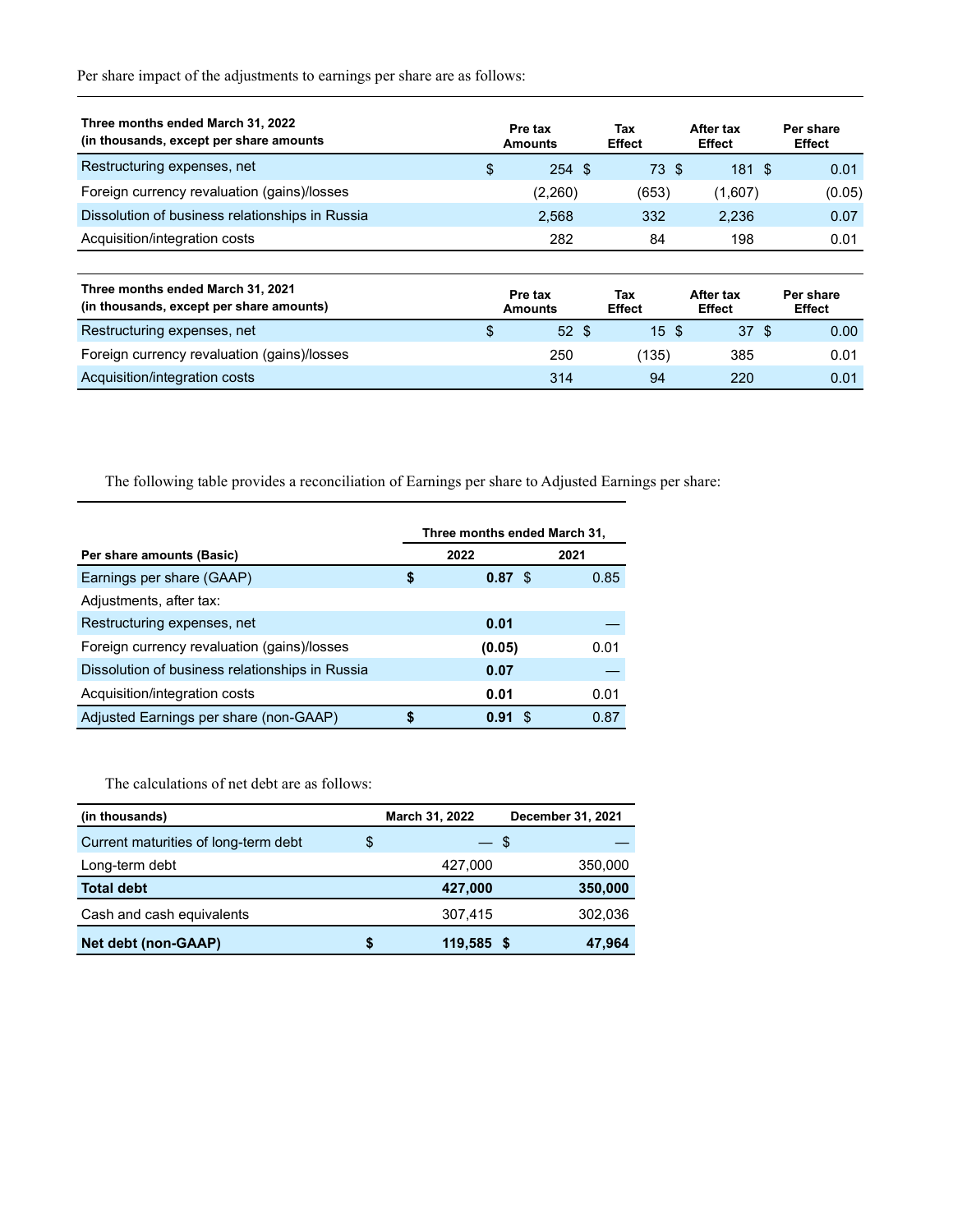The tables below provide a reconciliation of forecasted full-year 2022 Adjusted EBITDA and Adjusted EPS (non-GAAP measures) to the comparable GAAP measures:

| Forecast of Full Year 2022 Adjusted EBITDA                     | <b>Machine Clothing</b> |      | <b>AEC</b> |      |  |  |
|----------------------------------------------------------------|-------------------------|------|------------|------|--|--|
| (in millions)                                                  | Low                     | High | Low        | High |  |  |
| Net income attributable to the Company (GAAP) (b)              | \$<br>183S              | 202S | 16S        | 25   |  |  |
| Income attributable to the noncontrolling interest             |                         |      |            |      |  |  |
| Interest expense, net                                          |                         |      |            |      |  |  |
| Income tax expense                                             |                         |      |            |      |  |  |
| Depreciation and amortization                                  | 19                      | 20   | 49         | 50   |  |  |
| EBITDA (non-GAAP)                                              | 202                     | 222  | 65         | 75   |  |  |
| Restructuring expenses, net (c)                                |                         |      |            |      |  |  |
| Foreign currency revaluation (gains)/losses (c)                |                         | 1    |            |      |  |  |
| Dissolution of business relationships in Russia (c)            | 2                       | 2    |            |      |  |  |
| Acquisition/integration costs (c)                              |                         |      |            |      |  |  |
| Pre-tax (income)/loss attributable to non-controlling interest |                         |      |            |      |  |  |
| Adjusted EBITDA (non-GAAP)                                     | \$<br>$205 \text{ } $$  | 225  | 65 \$      | 75   |  |  |

(b) Interest, Other income/expense and Income taxes are not allocated to the business segments

| Forecast of Full Year 2022 Adjusted EBITDA                     | <b>Total Company</b> |               |      |  |
|----------------------------------------------------------------|----------------------|---------------|------|--|
| (in millions)                                                  |                      | Low           | High |  |
| Net income attributable to the Company (GAAP)                  | \$                   | 88 \$         | 105  |  |
| Income attributable to the noncontrolling interest             |                      |               |      |  |
| Interest expense, net                                          |                      | 14            | 16   |  |
| Income tax expense                                             |                      | 38            | 48   |  |
| Depreciation and amortization                                  |                      | 74            | 75   |  |
| EBITDA (non-GAAP)                                              |                      | 214           | 244  |  |
| Restructuring expenses, net (c)                                |                      |               |      |  |
| Foreign currency revaluation (gains)/losses (c)                |                      | (2)           | (2)  |  |
| Acquisition/integration costs (c)                              |                      |               |      |  |
| Dissolution of business relationships in Russia (c)            |                      | 3             | 3    |  |
| Pre-tax (income)/loss attributable to non-controlling interest |                      |               |      |  |
| Adjusted EBITDA (non-GAAP)                                     | \$                   | $215$ \$      | 245  |  |
|                                                                |                      |               |      |  |
|                                                                |                      | Total Company |      |  |

| <b>Total Company</b> |        |
|----------------------|--------|
| Low                  | High   |
| 2.76 <sup>5</sup>    | 3.26   |
| 0.01                 | 0.01   |
| (0.05)               | (0.05) |
| 0.07                 | 0.07   |
| 0.01                 | 0.01   |
| 2.80 <sup>5</sup>    | 3.30   |
|                      |        |

(c) Due to the uncertainty of these items, we are unable to forecast these items for 2022

(d) Calculations based on weighted average shares outstanding estimate of approximately 31.5 million.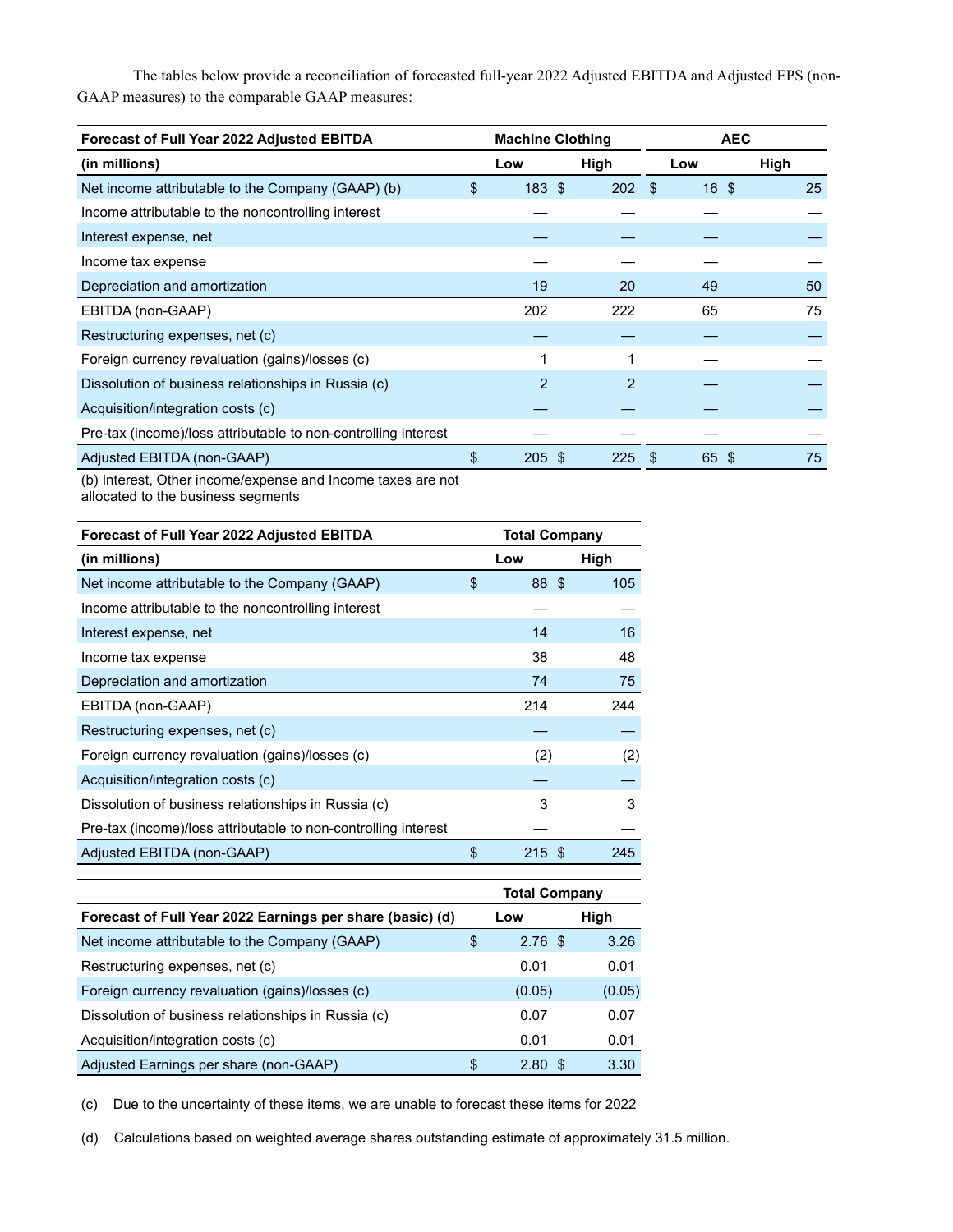#### About Albany International Corp.

Albany International is a leading developer and manufacturer of engineered components, using advanced materials processing and automation capabilities, with two core businesses. Machine Clothing is the world's leading producer of customdesigned, consumable fabrics and process belts essential for the manufacture of all grades of paper products. Albany Engineered Composites is a growing designer and manufacturer of advanced materials-based engineered components for demanding aerospace applications, supporting both commercial and military platforms. Albany International is headquartered in Rochester, New Hampshire, operates 23 facilities in 11 countries, employs approximately 4,100 people worldwide, and is listed on the New York Stock Exchange (Symbol AIN). Additional information about the Company and its products and services can be found at www.albint.com.

#### Non-GAAP Measures

This release, including the conference call commentary associated with this release, contains certain non-GAAP measures, including: net sales, and percent change in net sales, excluding the impact of currency translation effects (for each segment and on a consolidated basis); EBITDA and Adjusted EBITDA (for each segment and on a consolidated basis, represented in dollars or as a percentage of net sales); Net debt; and Adjusted earnings per share (or Adjusted EPS). Such items are provided because management believes that they provide additional useful information to investors regarding the Company's operational performance.

Presenting Net sales and increases or decreases in Net sales, after currency effects are excluded, can give management and investors insight into underlying sales trends. Net sales, or percent changes in net sales, excluding currency rate effects, are calculated by converting amounts reported in local currencies into U.S. dollars at the exchange rate of a prior period. These amounts are then compared to the U.S. dollar amount as reported in the current period.

EBITDA, Adjusted EBITDA and Adjusted EPS are performance measures that relate to the Company's continuing operations. EBITDA, or net income with interest, taxes, depreciation, and amortization added back, is a common indicator of financial performance used, among other things, to analyze and compare core profitability between companies and industries because it eliminates effects due to differences in financing, asset bases and taxes. The Company calculates EBITDA by removing the following from Net income: Interest expense, net, Income tax expense, Depreciation and amortization expense. Adjusted EBITDA is calculated by: adding to EBITDA costs associated with restructuring, former CEO termination costs, and inventory write-offs associated with discontinued businesses; adding charges and credits related to pension plan settlements and curtailments; adding (or subtracting) revaluation losses (or gains); subtracting (or adding) gains (or losses) from the sale of buildings or investments; subtracting insurance recovery gains in excess of previously recorded losses; adding acquisition/integration costs and subtracting (or adding) Income (or loss) attributable to the non-controlling interest in Albany Safran Composites (ASC). Adjusted EBITDA may also be presented as a percentage of net sales by dividing it by net sales. An understanding of the impact in a particular quarter of specific restructuring costs, former CEO termination costs, acquisition/integration costs, currency revaluation, inventory write-offs associated with discontinued businesses, or other gains and losses, on net income (absolute as well as on a per-share basis), operating income or EBITDA can give management and investors additional insight into core financial performance, especially when compared to quarters in which such items had a greater or lesser effect, or no effect. Restructuring expenses, while frequent in recent years, are reflective of significant reductions in manufacturing capacity and associated headcount in response to shifting markets, and not of the profitability of the business going forward as restructured. Adjusted earnings per share (Adjusted EPS) is calculated by adding to (or subtracting from) net income attributable to the Company per share, on an after-tax basis: restructuring charges; former CEO severance costs; charges and credits related to pension plan settlements and curtailments; inventory write-offs associated with discontinued businesses; foreign currency revaluation losses (or gains); acquisition-related expenses; and losses (or gains) from the sale of investments.

EBITDA, Adjusted EBITDA, and Adjusted EPS, as defined by the Company, may not be similar to similarly named measures of other companies. Such measures are not considered measurements under GAAP, and should be considered in addition to, but not as substitutes for, the information contained in the Company's statements of income.